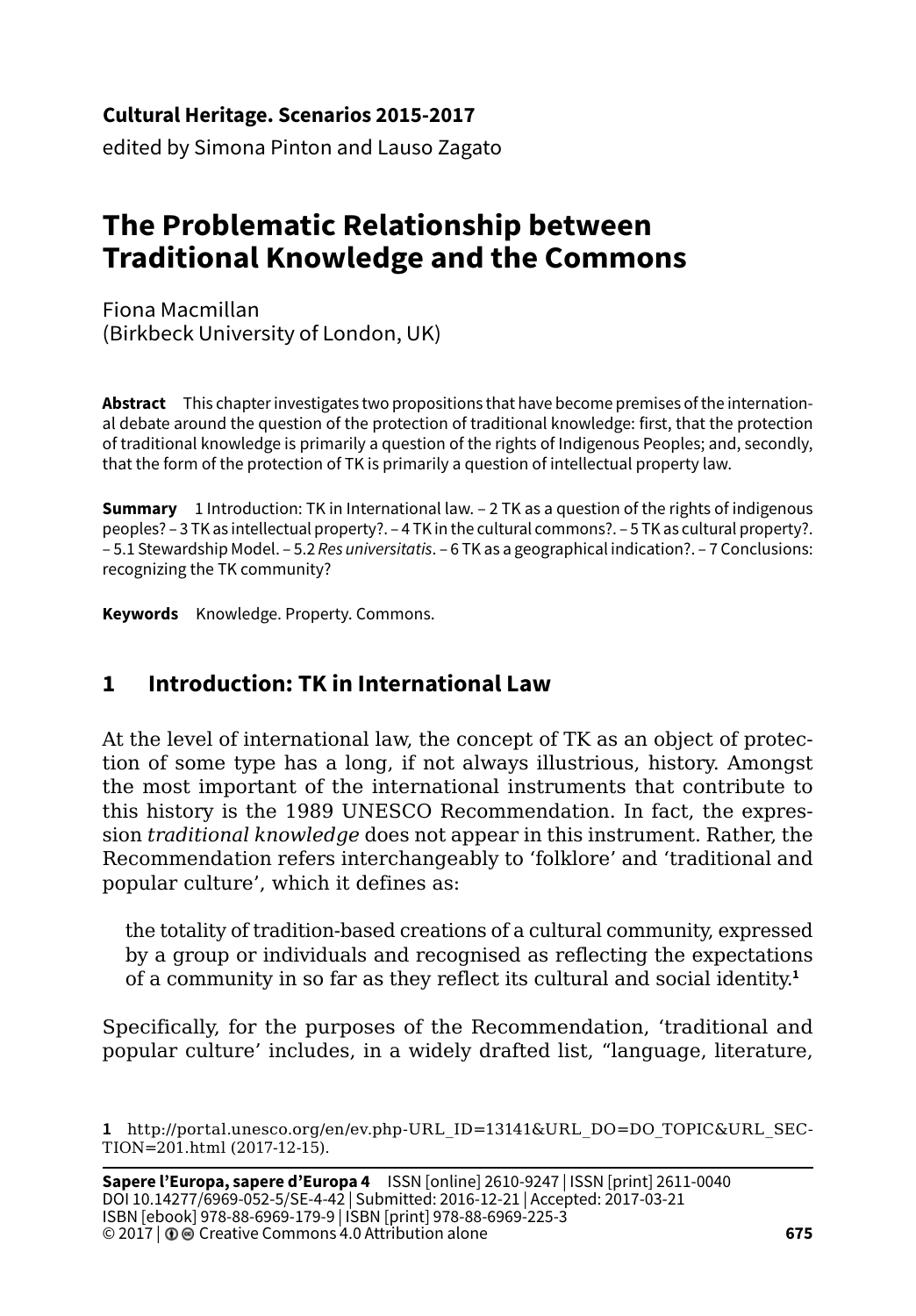music, dance, games, mythology, rituals, customs, handicrafts, architecture and other arts". So far as the protection of this 'folklore' or 'traditional and popular culture' is concerned, the Recommendation makes a somewhat ambiguous reference to the possibility, amongst others, of its protection through IP devices and to the 'important work' on this question being undertaken under the joint auspices of UNESCO and WIPO. This reference to the possible role of IPL in the protection of so-called TK is a central concern of this paper.

The 1989 UNESCO Recommendation is, in some senses, a precursor to the 2003 UNESCO Convention. The Convention clearly reflects a number of important themes in the Recommendation and, in fact, makes its debt in this respect quite clear by way of a preambular reference. As in the Recommendation, the expression TK is not to be found in the Convention. Instead, as its name suggests it focuses on ICH, which it defines in art. 2(1) as

the practices, representations, expressions, knowledge, skills – as well as the instruments, objects, artefacts and cultural spaces associated therewith – that communities, groups and, in some cases individuals, recognize as part of their cultural heritage.

In a similar way to the Recommendation, it also draws attention to the role of ICH in creating and reflecting community identity. There are, however, a number of significant differences between the two instruments. For the purposes of this paper, one of them is that the Convention seems less interested in the possible role of IP as a mode of protecting ICH. Its only mention of IP is in art. 3(b), which makes it clear that the Convention does not affect rights "deriving from any international instrument relating to intellectual property". At least implicitly, this provision might be said to draw a distinction between the forms of protection with which it is concerned, and the concept of private property protection through IP devices. At the same time, it confirms the possibility of an overlap in the objects of protection of these two legal forms.

The first international instrument in which the expression TK appears is the 2005 UNESCO Convention, which makes reference in its preambles to

the importance of traditional knowledge as a source of intangible and material wealth, and in particular the knowledge systems of indigenous peoples, and its positive contribution to sustainable development, as well as the need for its adequate protection and promotion.

The reference to the TK of indigenous peoples is not without significance in this context. In fact, much of the international debate around this question has been focussed on the TK of indigenous peoples. This aspect of the debate has also found expression in the UN DRIP of 2007. According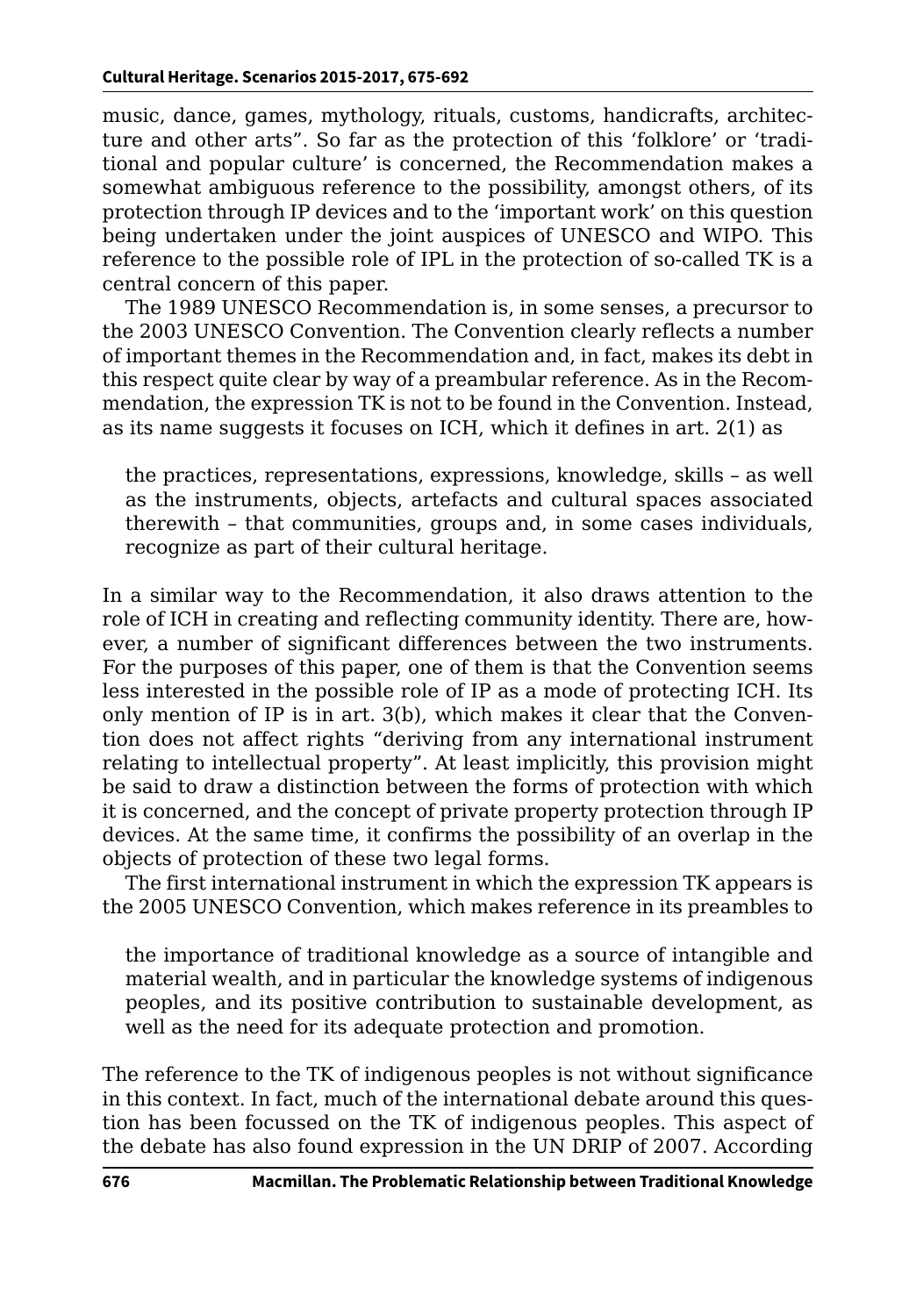to the DRIP, art. 31, the rights of indigenous peoples in their CH, TK, and TCEs include the right to protect it in the form of IP.

Putting these various introductory comments together, it can be seen that the debate around the treatment of TK in international law has coalesced around two premises, which are investigated in this paper: first, that the protection of TK is primarily a question of the rights of indigenous peoples; and, secondly, that the form of the protection of TK is primarily a question of IPL.

# **2 TK as a Question of the Rights of Indigenous Peoples?**

In relation to the first of these two underlying premises, that the protection of TK primarily relates to the rights of indigenous peoples, the chapter unequivocally accepts that the question of the just treatment of indigenous peoples is one of great importance. Indigenous peoples have suffered, and continue to suffer, grave injustices in the post-colonial period. In international law, indigenous peoples are communities with a common cultural and political identity, but without having legal identity as a state. Without the legal identity that comes from the privilege of statehood indigenous peoples are not part of the community of international law makers. For indigenous groups, therefore, the question of the right to control CH, including TK, is linked to questions of identity, survival and the political project of self-determination, in a world that is dominated by the Westphalian state-based system of sovereignty and law-making (Macmillan 2013). This, of course, suggests that a just response to the claims of indigenous peoples requires something more than simply the protection of their CH. In fact, the focus of the debate on questions such as the TK of indigenous peoples seems calculated to distract attention from much more pressing political claims.

At the same time, this focus also distracts from the undoubted fact that it is not only indigenous peoples that have TK. This fact has not entirely escaped attention at the international legal level. The definition of ICH in the 2003 UNESCO Convention makes this reasonably clear by its reference to the

knowledge … that communities, groups and, in some cases, individuals recognize as part of their cultural heritage. (art. 2(1))

And, this is confirmed by the representative list of the ICH of humanity established under the 2003 UNESCO Convention, which contains examples of TK of communities other than those regarded as indigenous peoples under international law. However, the effectiveness of this Convention in protecting the ICH of communities is questionable. There are two reasons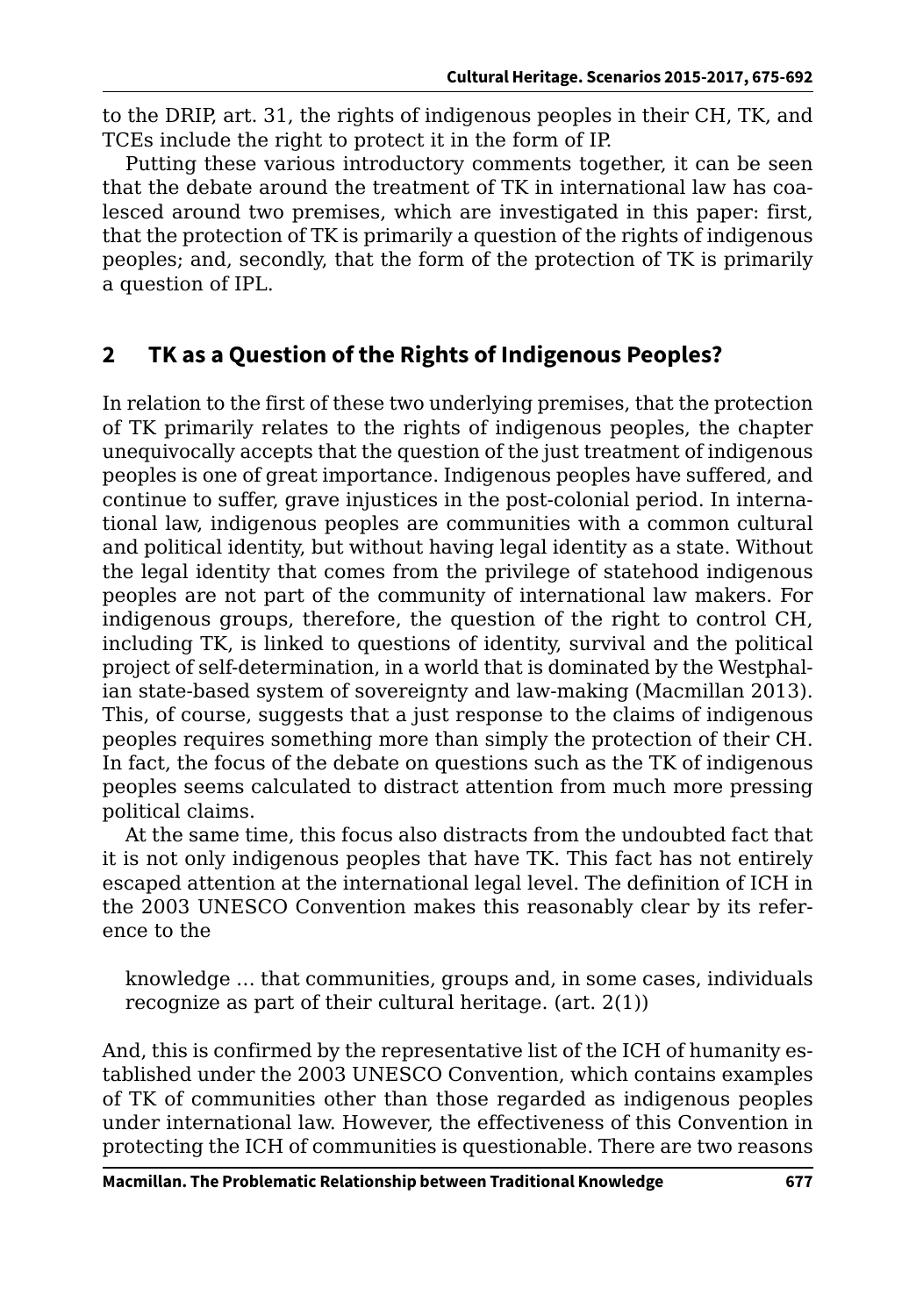for this: one is connected with the statist nature of international law, and the other is a consequence of the fact that the Convention does not unambiguously constitute protection per se for its listed ICH.

So far as the statist nature of international law is concerned, inclusion in this list is a form of recognition of TK in relation to which a state is making some sort of claim. Such a claim does not necessarily entail the recognition of communities not forming a state in international law. Further, the Convention has no mechanism to allow communities forming less than a State to list ICH to which they wish to make a claim. Although states are obliged to include "communities, groups and relevant non-governmental organizations" (art.  $11(b)$ ) in the process of identifying their ICH, all entries to the Convention's lists of ICH are made through State channels. In formal terms, this is as much as an issue for indigenous communities as it is for other communities forming less than the State as a whole. In reality, however, it particularly affects communities that have an adverse relationship with the states in which they live – a description that often applies with particular force to indigenous peoples.

States are obliged to put in place "necessary measures to ensure the safeguarding" of the ICH in their territory (art. 11(a)). According to art. 2(3), safeguarding in this context

means measures aimed at ensuring the viability of the intangible cultural heritage, including the identification, documentation, research, preservation, protection, promotion, enhancement, transmission, particularly through formal and non-formal education, as well as the revitalization of the various aspects of such heritage.

It is arguable that the protection that ICH most needs is protection from improper appropriation and use. While the concept of safeguarding is wide enough to encompass such measures, it might be something of an optimistic overstatement to read the Convention as mandating such measures. It is interesting to note that art. 13(d)(ii) requires States parties to

adopt appropriate legal, technical, administrative and financial measures aimed at … ensuring access to the intangible cultural heritage while respecting customary practices governing access to specific aspects of such heritage.

This suggests that States might be obliged to limit some types of access, perhaps including appropriation and use, although there is obvious ambiguity in the expression "customary practices". Would this concept be wide enough, for example, to limit the type of appropriation by those outside the relevant CH community that occurs through devices, unknown to at least some customary practices, of appropriation in the form of private IP? This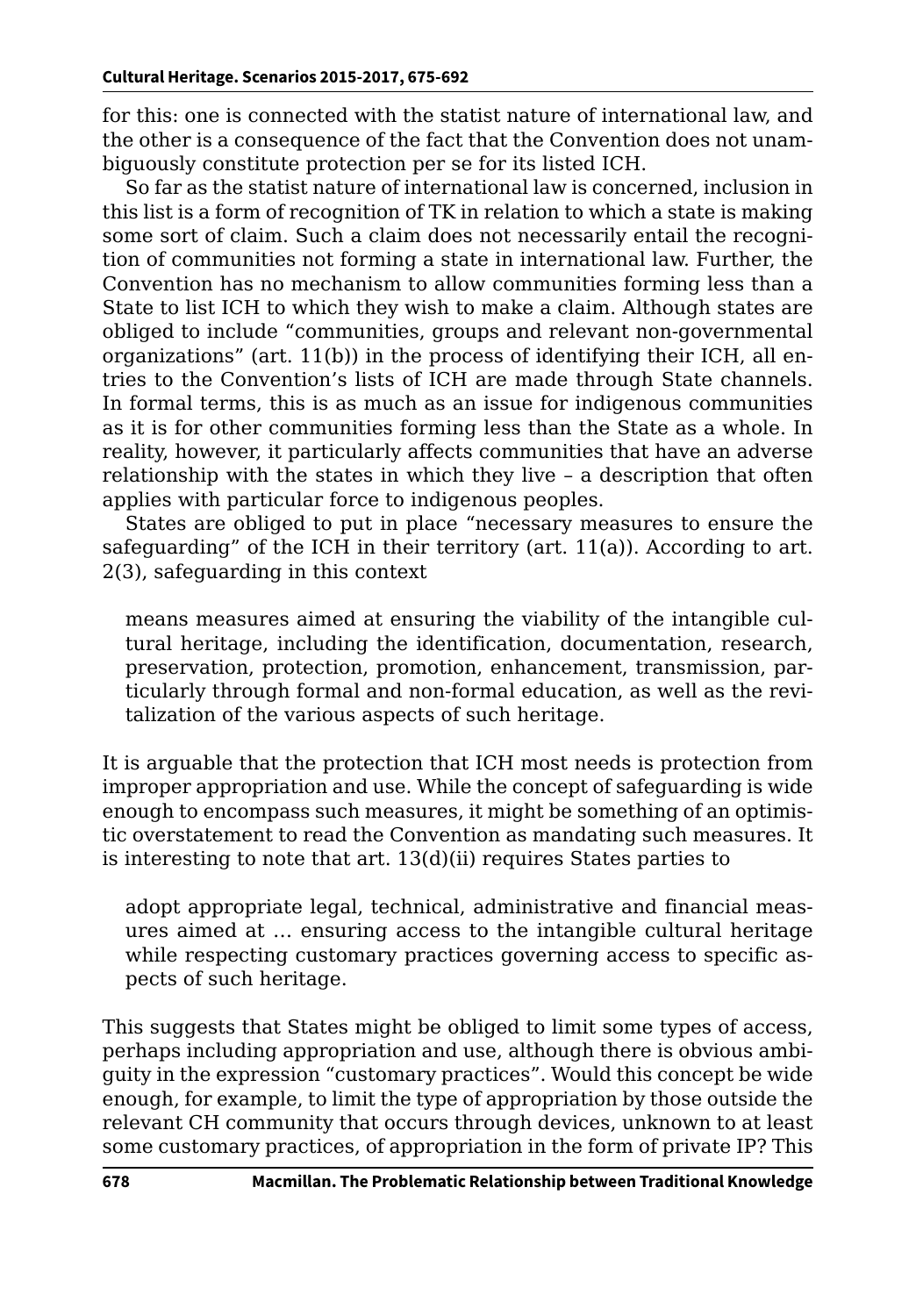seems to be an important question. Besides anything else, a concomitant of ensuring access as part of the rights attaching to CH must also be to limit privatization. So what, then, of claims by the holders of TK to limit access through (private) IPL devices?

### **3 TK as Intellectual Property?**

This takes us to the second underlying premise of the debate, which suggests that protection of TK falls within the remit of IPL. The question of the relationship between CH and IP is a particularly fraught one (Macmillan 2013; 2014a; 2014b; 2015). The tendency to elide IP rights and CH rights, including rights to TK, has been remarkably persistent (Macmillan 2008; 2015). It appears to owe at least something to the confusion provoked by their competing invocations of intangibility. IP rights, unlike CH rights, are never claims to tangible property but rather claims to intangible rights (albeit claims that often implicate tangible objects). CH, on the other hand has awkward relationship to the distinction between the tangible and the intangible. While it applies to both, it is possible to exaggerate the significance of the distinction precisely because what makes a tangible thing into CH is its intangible or symbolic association (Blake 2000; Macmillan 2013). Even though these ideas of intangibility are different, the disorientation of the intangible realm seems to augment the dangers of confusing, eliding and overlapping CH and IP. The reason, however, that it is so important to avoid this confusion is because there is a fundamental difference between the two that rests on the fact that while CH is something that 'belongs' to a community (Macmillan 2015; 2016), IP is a rivalrous form of private property. IP's character as a fully alienable and transferable private right means, furthermore, that it is designed to enable investment in liquid assets, with the ultimate effect of promoting the accumulation of capital to the benefit of those best able to reap profits from that accumulation. And, in the context of forms of cultural property, those best able to harvest profits off these liquid assets are the multinational corporations engaged in the production and distribution of cultural and other knowledge products (Bettig 1996; Macmillan 2006; 2008). Such a conception of IP seems to take it a long way from any idea that it is well adapted to protecting the CH, including the TK, of a community.

Even for indigenous peoples, for whom in reality the demand to protect their CH through the use of IP rights is part of a wider agenda concerned with political self-determination, the transformation of community CH into a form of private property is problematic. A central reason for recognising community rights to CH is to defend that property from privatisation. While it is clear that indigenous peoples and other communities in the global south have been victims of the unauthorised appropriation of their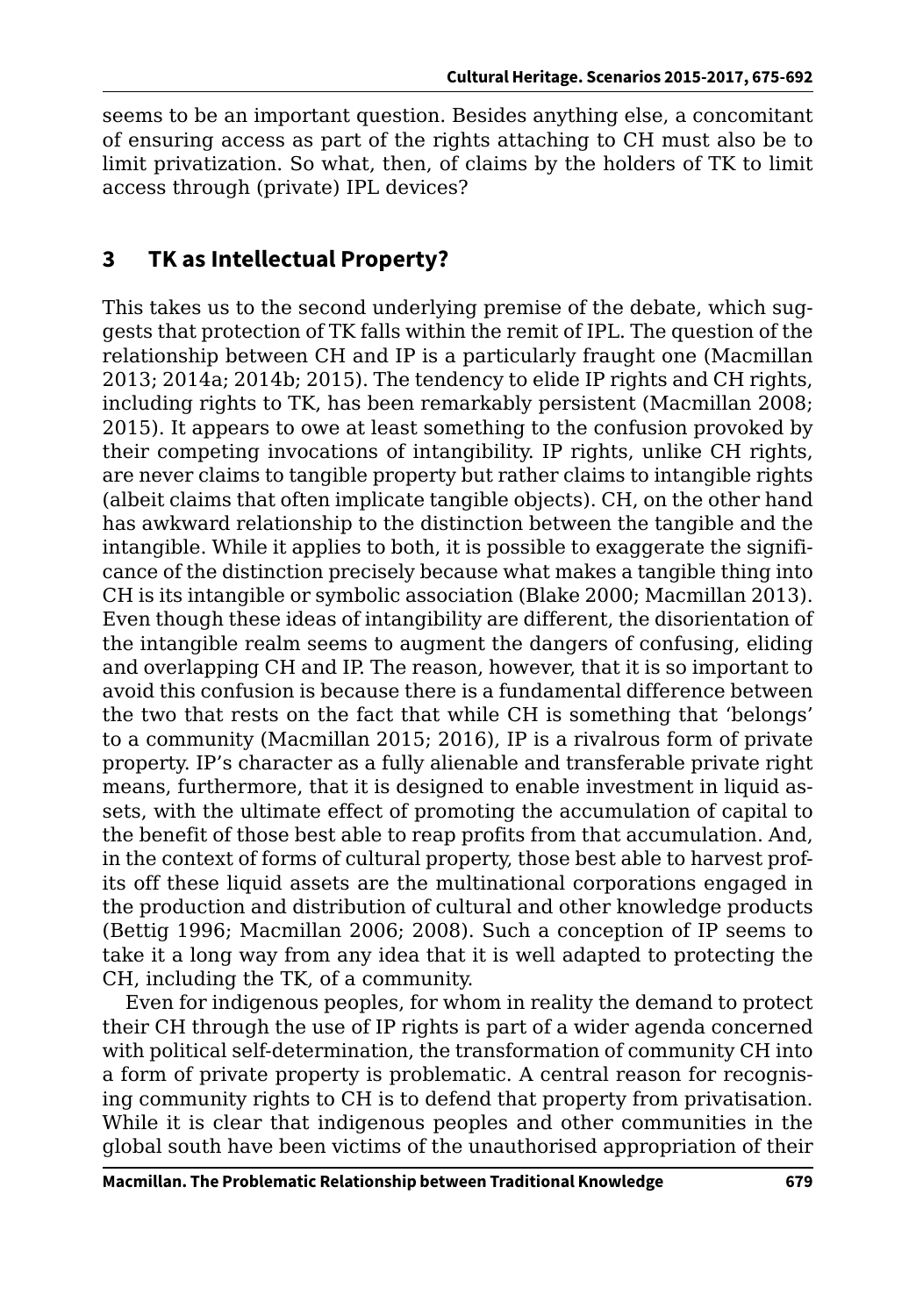intangible cultural property by private interests through the use of IP rights (Slaughter 2011; Macmillan 2013; Carpenter, Katyal, Riley 2009), it is at least worth pausing to consider the consequences of using the sword as a shield. The argument that underlies claims of the sort contained in the DRIPs, art. 31(1), is that the best defence to the cultural threat posed by private IP rights encroaching on those cultural rights it to turn those cultural rights into private rights. This argument has an intrinsic appeal. Moreover, the post-colonial political context of these claims is not easy to ignore. At the same time, it is perhaps this very context that is responsible for the fact that attempts to use IP rights in this way have been problematic precisely because of the *difficulty in using a private right to vindicate a community right*. In addition to which it should be recognised that there is a significant lack of political interest in changing IPL in order to recognise the claims of Indigenous peoples (Blakeney 2006).

While noting the inherent injustice in the failure to recognise the particular position of indigenous peoples, the idea of turning CH into IP may not be optimal. One result of such a process is that the cultural property has to be corralled into the shape of Western IPL (Blakeney 2000). If the item of cultural property is a story, music, or artwork then it has to be fitted into copyright law; designs and symbols must fit into the netherworld of the relationship between copyright, designs and trademarks; knowledge about local flora and fauna must be fitted somewhere into patent law, plants breeder's rights, geographical indications. This will mean that different levels of protection will apply to different types of indigenous cultural property. In short, the end result is that occidental IPL comes to constitute indigenous (and other non-Western) CH (Fitzpatrick, Joyce 2007). In so doing, it may change the shape of that heritage in ways that are not necessarily the consequence of the reflexive cultural practice that constitutes it. This seems to be inimical to the very purpose of protecting CH.

TK holders in occidental communities do not have exactly this problem. The origins of such communities and of IPL, at least in theory, are not different in a cultural sense. It might also be possible to argue that TK holders in occidental communities do not have the particular political-legal problem of indigenous peoples because the consequence of not being indigenous (in an international law sense) is precisely that one is part of a cultural and political community that is also recognised as a state in international law. Consequently, such communities have a place at the international lawmaking table, giving them the capacity to influence legal outcomes that protect their rights to, in this case, their TK. However, when it comes to the protection of community rights in TK, it is easy to exaggerate the significance of statehood. This is because, in general, even non-indigenous TK tends to belong to communities forming less than the state as a whole – that is, communities within a State rather than communities comprising a State. The political problems for such communities in having their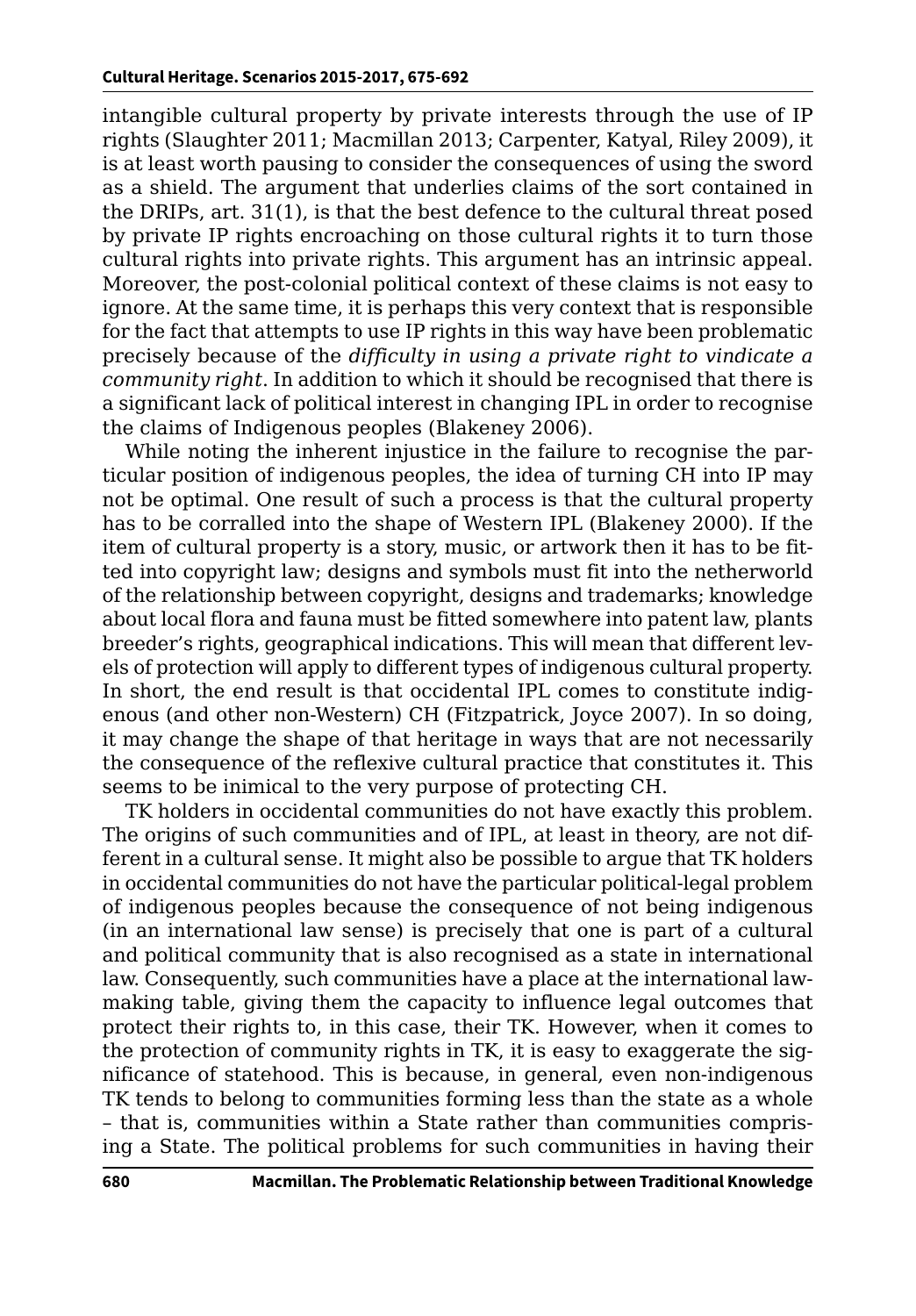particular rights recognised and pursued at the international level by the state may have something in common with the political situation in this respect of indigenous peoples. The difference may be that the request for protection of TK does not have the same political significance. However, in the end one common problem that all communities – indigenous and nonindigenous – share when it comes to protecting their TK is the *difficulty of sustaining a community right using an individualistic private property right*.

But if we don't protect TK as a form of private property, that is as a form of IP, what should we do with it? Should we put it in the cultural commons and treat it as a type of common goods?

### **4 TK in the Cultural Commons?**

The idea that we should leave CH, including TK, in the cultural commons derives considerable support from a vast movement, scholarly and political, that lauds free access to culture and tends to be suspicious of any attempts at what it regards as propertisation of cultural artefacts, especially intangible cultural artefacts. The much-debated idea of the cultural commons or public domain is primarily located in a concern to safeguard community interests in cultural stuff (Boyle 2008; Brown 2003; Hemmungs Wirtén 2008; Holder, Flessas 2008; Mezey 2007). The method by which this safeguarding is said to take place is by using the cultural commons or public domain as a defence against private appropriation. One of the limitations of this concept, however, is that it raises more difficult questions about how to protect communities from other forms of inappropriate uses of their cultural property. The problem is that the unregulated commons or public domain provides no legal architecture for the vindication of specific community interests in cultural property (Macmillan 2010). In this sense, the unregulated commons is like a defence without a fence – a space that is defined by absence, that is the absence of IP rights, and so a space created by IP itself. All this makes the unprotected exposure of cultural property in the commons problematic. As a result, the discourse of the commons has been cogently criticised on the ground that it has the capacity to amount to what is effectively a second, post-colonial misappropriation of the culture of indigenous peoples (Bowrey, Anderson 2009; cf. Mezey 2007). While this particular addition of insult to injury requires specific recognition, the likelihood that the issue has a wider application, and might also apply to non-indigenous communities, should be recognised (Macmillan 2014b). In response, it is – at the very least – clear that the concept of CH, residing outside the scope of traditional private property rights, requires legal architecture.

While it might be going too far to describe the protection granted to ICH under the 2003 UNESCO Convention as tantamount to leaving that heritage in the unregulated commons, it also seems that, for reasons that have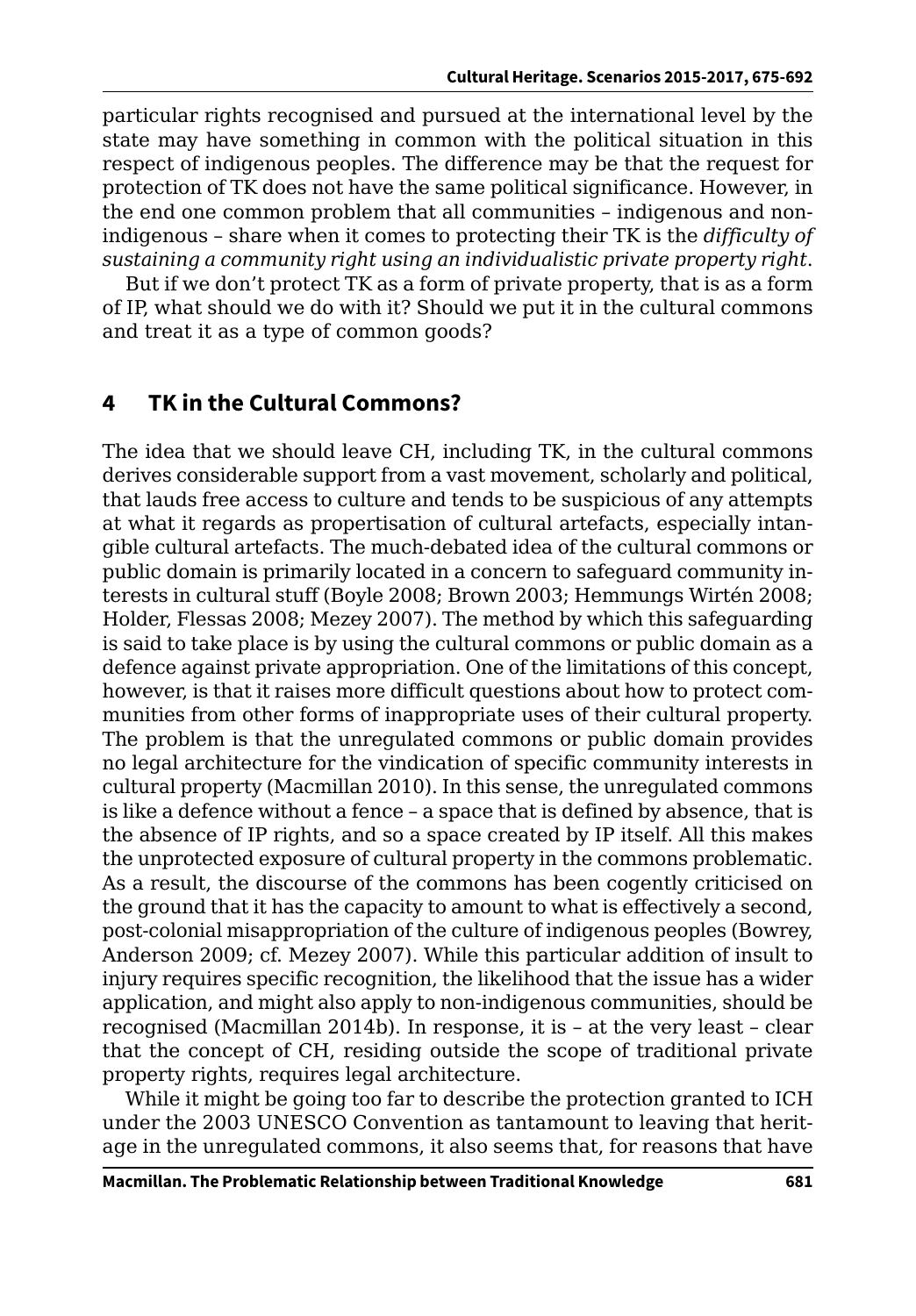already been explored above, *the protection conferred by this Convention cannot do all the things that a real community right to its CH might imply*. Where, then, can we find the legal architecture to protect the rights of a community to its own CH, its own TK, without constructing private property fences and without denying the *collective rights of the community*, even when that community forms less than the community of a state as a whole? This is far from being an easy question to answer. Such architecture must to be more than just a vague notion defined by the absence of positive property rights, whether private or state-owned. It needs to provide safeguards against the unauthorised appropriation and use of CH. It needs to transcend outdated thinking that divides rights between public (as in state) and private rights holders, by recognising community interests. It also needs to recognise that people often have more than one community identity. If all this was not already a tall enough order, it also needs to avoid the type of essentialism that suggests cultural (and political) closure. In the context of cultural stuff, this type of closure provokes anxiety because it appears to fly in the face of traditions of cultural and creative interchange that have made the world (for better or worse) what it is today.

# **5 TK as Cultural Property?**

One possible approach to this conundrum is the development of a concept of cultural property belonging to a community that is capable of providing a type of legal counterweight the notion of private property embedded in the concept of IP. Aside from some civil law regimes that recognise a concept of state-owned cultural property, this is not a concept known to occidental legal systems. On the other hand, it is notable that outside positivist legal scholarship the expression is widely used. Nevertheless, it should be said from the outset that, while the development of such a concept has much to offer, there are a number of good arguments that can be advanced against such a concept and that should, at least, be taken into account in the current context.

A pervasive argument against any concept of community-owned cultural property is that the concept of 'property' will always be problematic precisely because it has a clear legal, political and economic significance that is at odds with its use in conjunction with the qualifier 'cultural' (Prott, O'Keefe 1992; Blake 2000). There are various aspects to this argument that merit further enquiry. First, there is the problem that the legal concept of property is not sufficiently broad to cover everything that is intended to be encompassed in the concept of cultural property (Blake 2000; Flessas 2003; Prott, O'Keefe 1992). For instance, the property concept does not extend to a wide range of intangibles, such as spiritual beliefs (Blakeney 2013) or values that bind together and regulate the relationship between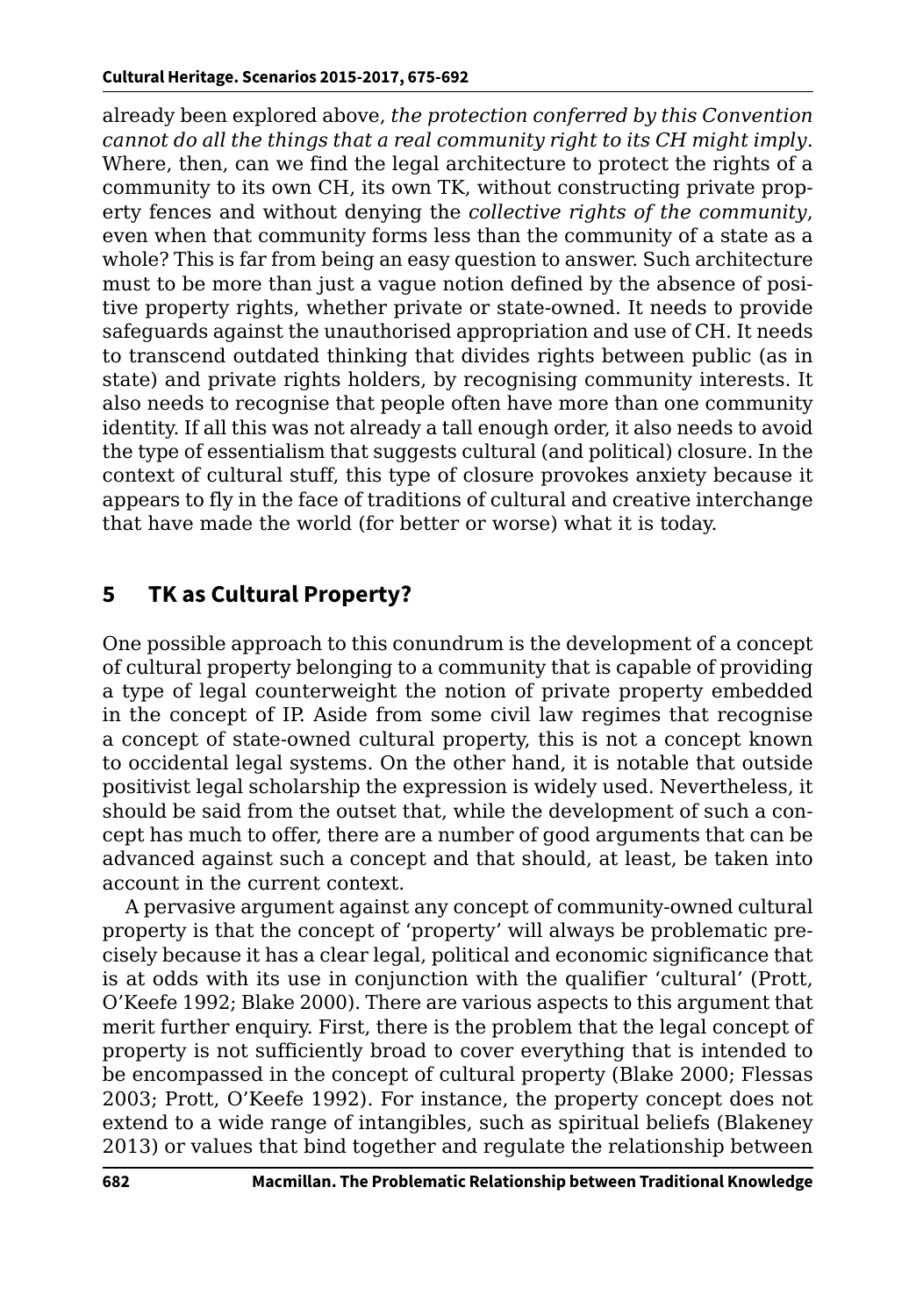persons, communities and tangibles (Coombe 1997; Prott, O'Keefe 1992; Strathern 1999). This is, of course, also a consequence of the fact that when we talk about property in a legal sense we, here at the self-declared centre or the world, are generally talking about a Western concept that embodies Western values. Apart from its scope, perhaps the Western value that is most bothersome in the context of cultural property is the concept of rivalrous ownership and possession that is Western property's special bedfellow (Mezey 2004). It is not clear that ownership and possession are always appropriate concepts in this context. This is partly because they may not reflect that way that all cultures think about their cultural property (Brown 2003; Coombe 1997; Macmillan 2015; Prott, O'Keefe 1992; Strathern 1999). But also because, even in the Western context, they trail in their wake other values and practices that might be thought to be undesirable. Rivalrous property rights are at the centre of a market-based thinking that has shown itself to be capable in the neo-liberal period of eclipsing any notion of public (as in non-private) good (Christodoulidis 2013). In the specific context of tangible cultural property, the results of this are evident in the thriving private international market for the sale of cultural artefacts (Prott, O'Keefe 1992; Carpenter, Katyal, Riley 2009). It also seems to be implicated in the practices of museums that claim possessive property rights in their exhibits, which have limited or even prevented return of sensitive cultural objects (Flessas 2013).

In the face of these arguments, it is clear that if we want to employ a concept of cultural property then it has to be one that is somehow divorced, or at least separated, from these traditional Western property notions. One way of doing this might be to conceive property in this context, not as a relation of ownership but rather one of membership (Keenan 2014). This conception of property reinforces the idea of cultural stuff as being intrinsically connected to identity. In fact, referring to property rather than heritage may avoid 'the privileging of preservation' (Flessas 2003, 1091), which has been at the heart of Western concepts of heritage (Flessas 2003; Flessas 2013; Macmillan 2013; Simpson 2001; Yu 2008), at the expense of a dynamic relationship with identity. This type of re-conception also moves us away from a strict division in ownership between public (as in state) and private property, which both operate to exclude community interests in ways which vary depending upon the community in question (Keenan 2014; Prott, O'Keefe 1992). At the same time, the use of the word has an important political significance retaining the ideas of 'embattled space' (Flessas 2003, 1085) and that property itself is productive of community (Keenan 2014; Gibson 2006). Using the concept of property here, instead of heritage, does not only make the conflict between cultural property and other types of property evident and unavoidable, both politically and legally. It also allows us to think about whether property concepts themselves, so well-known to the law, can be used to produce a liberatory tool that can be fitted into or recognised by the law.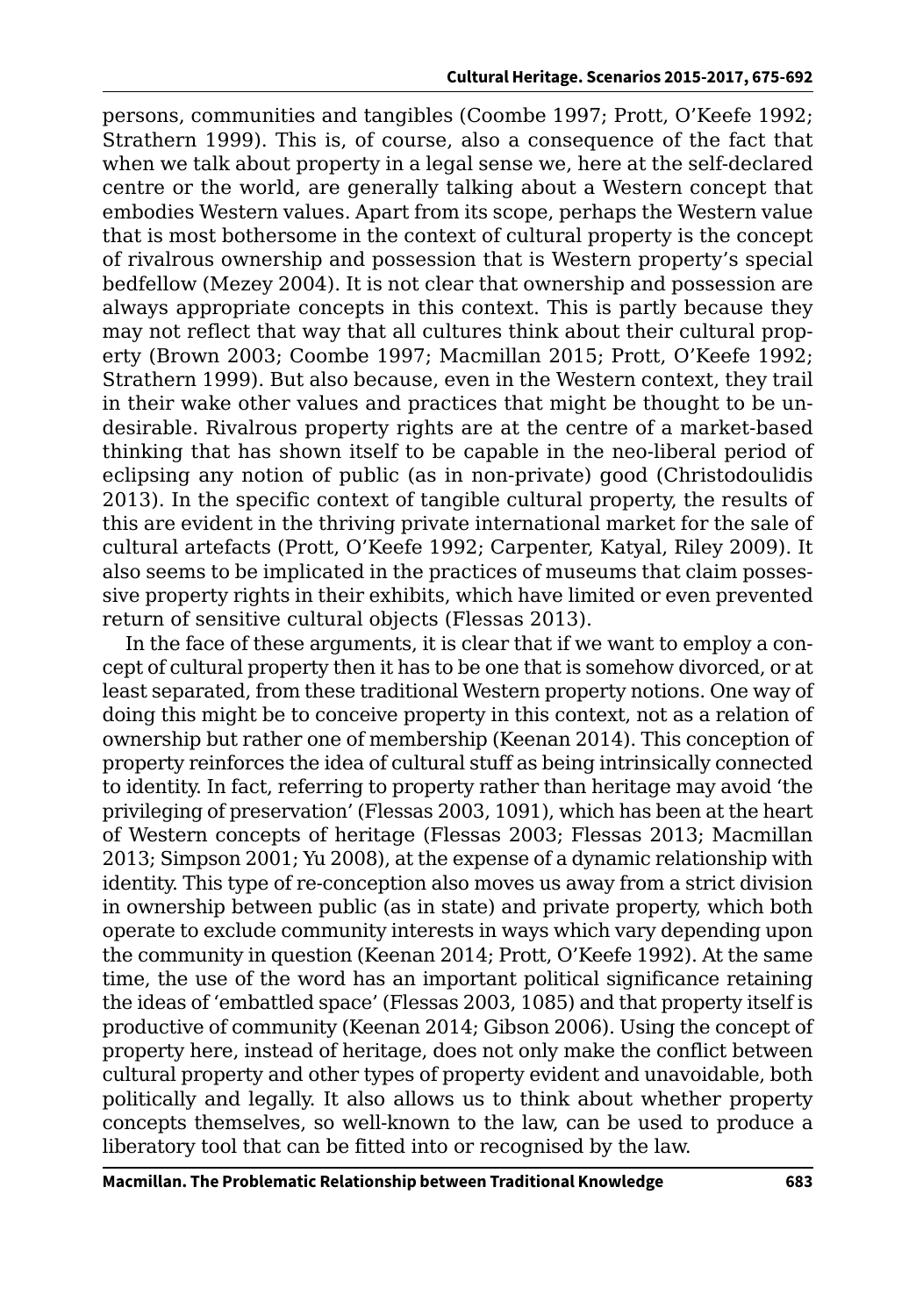The idea that property, or property concepts, might have liberatory or even subversive (Keenan 2014) potential has seductive power, even if (like all subversive ideas in their early stages) it requires careful articulation and constant defence. And certainly, as has already been noted, the concept of cultural property, residing outside the scope of traditional private property rights, requires legal architecture. The discussion below examines three possible models for such a form of cultural property. These are the stewardship model proposed by Carpenter, Katyal and Riley (2009), the idea of cultural property as *res universitatis*, and the potential uses of the existing legal concept of geographical indications.

#### 5.1 Stewardship Model

The proposal of Carpenter, Katyal and Riley for a stewardship model of property, which specifically aims to vindicate the cultural property claims of indigenous peoples, seeks to find a liberatory use of the property paradigm that transcends its current narrow legal focus on private rights, and on the distinction between private property and some form of publicly held property. Effectively, this stewardship model uses the property paradigm without replicating those aspects of traditional property law that have already been identified as problematic in the context of cultural stuff. Theoretically, the model is located in Radin's work (1982; 1996) on the constitutive relationship between property and personhood, in which she argues that some forms of property are constitutive of identity in ways that take them out of the normal processes of the market place. To use Radin's work in this way, however, requires a transition from her emphasis on the relationship between individual personhood and property to a concern with the relationship between peoplehood and property that is implicated in the idea of a group claim. Carpenter, Katyal and Riley are fully aware that arguments about community rights often appear to be teetering on the edge of the type of essentialism that suggests cultural (and political) closure. For this reason, their model builds in a notion of community rights that is capable of resting on more than one level of identity thus moving away from an essentialist position.

Whether the elegant and persuasive use of the property concept embedded in the stewardship model, which is intended to address the situation of indigenous peoples, can function as well outside the context of indigenous cultural property claims is open to question. The fact, as they note, that the identity and claims of indigenous peoples as a community are recognisable within the legal environment of many states in which indigenous communities live is, ironically, a reaction to the dispossession and loss of political autonomy visited upon them in the colonial and post-colonial periods. However, it is this very environment of legally recognised identity, in the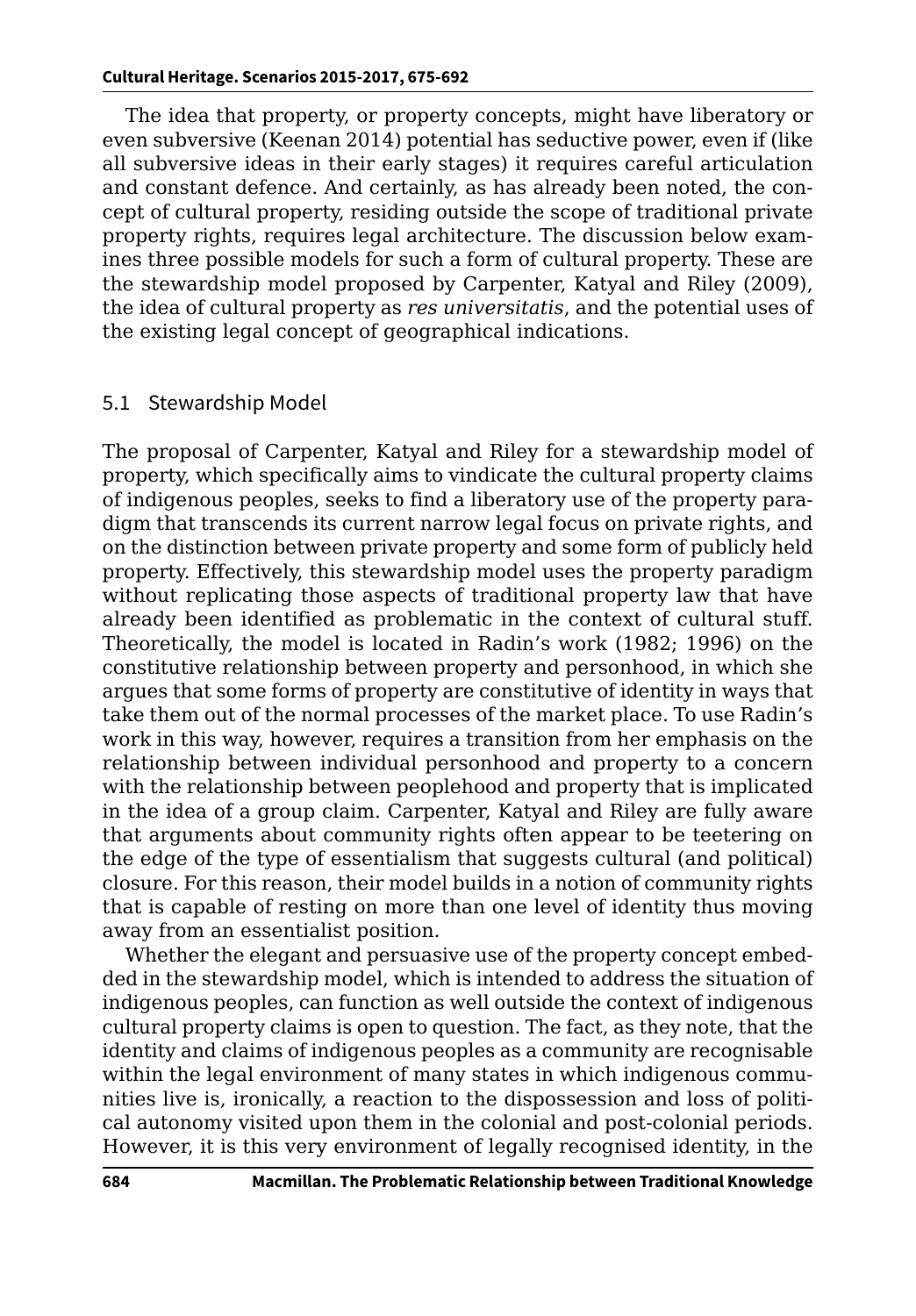context of multi-layered identities, that may make the stewardship model functional. Further, their suggestion that the use of the property paradigm may be a specific response to the massive land dispossession suffered by indigenous peoples everywhere may be interpreted as providing limited support for a paradigm of cultural property outside the context of the cultural property of indigenous peoples. Finally, the particular treatment of indigenous peoples in the post-colonial period, especially the denial of political autonomy, may be a ground for arguing that models designed to protect their cultural property are not, in any case, necessarily appropriate for all communities or groups.

#### 5.2 *Res universitatis*

If the proposal for a new legal form does not convincingly resolve a perceived problem then perhaps it makes some sense to consider what forms already exist, or existed. Given that, in this case, the perceived problem arises from the unacceptable closure of intellectual (or other private) property as a form of protection for CH and the problematic openness of the commons, then perhaps it is worth having a closer look at the origins of the commons in intellectual space. The idea of the commons, at least so far as it has made its presence felt in IP scholarship, is heavily dependent on principles of Roman law governing physical space (Rose 2003; Macmillan 2010). Some of the conceptual problems that arose with respect to physical space in Roman law have also emerged in the modern notion of intellectual space. At the same time, the metaphorical existence of modern intellectual space seems to lack some of the complexity of its forbear in physical space.

The relevant Roman law principles recognised various dimensions of nonexclusive – but not necessarily public – property (Rose 2003). The most well-used of these so far as IP/commons debate are concerned are *res communes* and *res publicae*. The former referring to things incapable by their nature of being exclusively owned, while the latter referring to things open to the public by operation of law. These seem to have translated into the modern-day debate about property in intellectual space in the specific form of the concepts of the commons and the public domain. The fact that these expressions are often used interchangeably is probably not much of a surprise given that the Romans had a similar problem with *res communes* and *res publicae*, which reflected the modern-day tendency

to mix up normative arguments for 'publicness' with naturalistic arguments about the impossibility of owning certain resources. (Rose 2003, 96)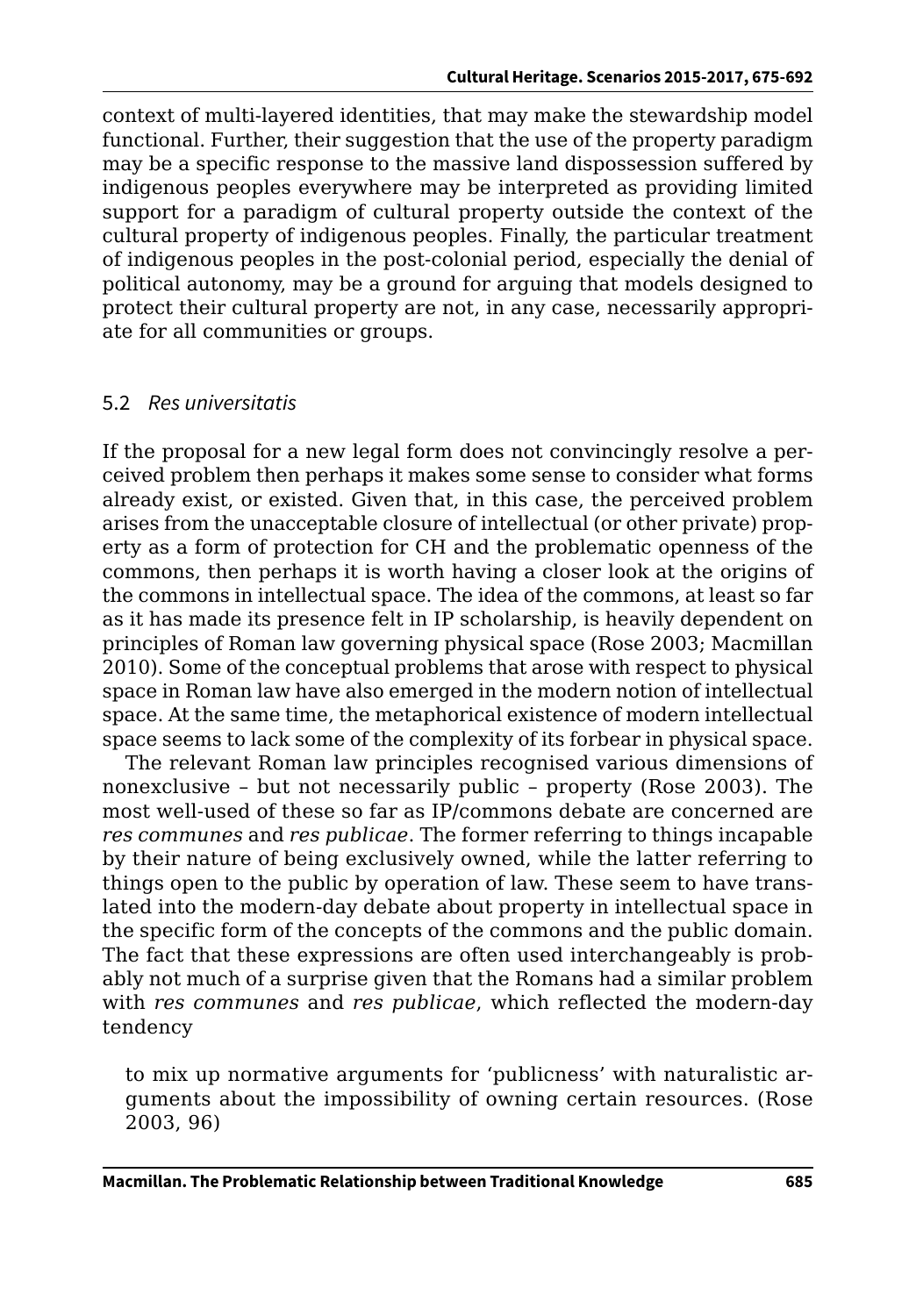This confusion between the commons and the public domain, *res communes* and *res publicae*, has done nothing to simplify the epistemological basis of the dichotomy between IP and intellectual public space. It has also tended to conceal the fact that, traced back to their Roman law origins, neither of these concepts seems to provide a particularly strong basis for a vibrant public or non-exclusive intellectual space in today's world (Macmillan 2010). More than this, in the present context, it has been responsible for a tendency to simplify the notion of the commons so that we are left with a sharp division between closure and openness that seems to admit no shades of meaning or complications of form. Besides impoverishing the debate, this also fails to recognise the complexities of the Roman law governing property in physical space. In particular, as Rose (2003) points out, it ignores Roman law concepts that might be of particular use in resolving currents dilemmas, such as the one with which this chapter is concerned.

*Res universitatis*, which was one of the categories of non-exclusive property under Roman law, appears to have particular potential in the current context. Translated into modern terms, it refers to a type of property that surrounds the productive activities of a group. Form the outside those activities are protected by a shell or shield of property rights, but inside activities are not constrained by property relations. The result is that inside the shell there is freedom from property restraints: freedom of speech, freedom to innovate and create, freedom to produce knowledge, freedom of use, freedom of to exchange ideas, freedom to develop the ideas of others. In intellectual space, this form preserves productive synergies within the relevant group or community while maintaining the incentive to produce such synergies through the exercise of rights against outsiders. As the name suggests, this type of bounded community is commonly reflected in the activities of academic and scholarly groupings (Rose 2003). It may also describe the way in which members of traditional and indigenous communities produce innovations, knowledge and other types of creative expressions.

One of the implicit premises of this chapter is that IPL has difficulty in recognising these types of *creative or innovative communities*. The primary reason for this is that IPL is always anxious to identify the owner of the relevant right, be it copyright's author or patent law's inventor. In doing this, it is likely to disregard many contributions from the relevant community and to muddle up concepts of origination, ownership and use. IP does enjoy a very limited ability to recognise the concept of the bounded creative or innovative community through the devices of joint authorship and joint invention, which it transforms into joint ownership. However, these concepts are so limited in law that they can rarely do justice to the dynamic relations of a creative or innovative community (Chon 1996; Rose 1998). And it might also be the case, as Rose (2003) argues, that the successful use of these existing IP concepts to nourish a vibrant creative or innovative community depends upon an unrealistic degree of goodwill, if not goodness, on the part of all the members of the relevant community.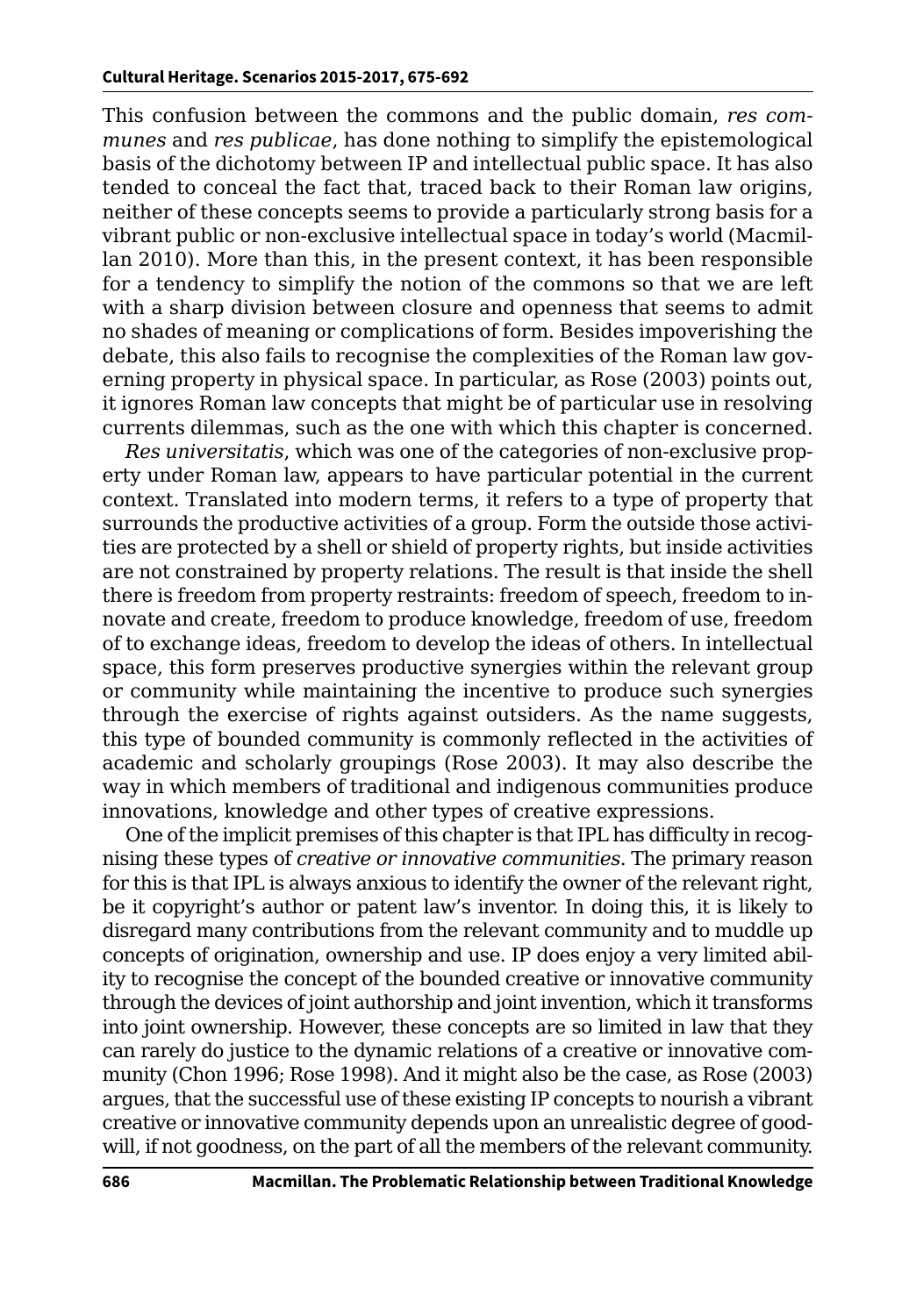How many of these problems in recognising and governing the relevant community might also affect other property devices, such as that comprised in the concept of *res universitatis*? Certainly, any concept of community falling short of legal recognition as a state in international law is, I think it must be taken as read, likely to pose a challenge to identification by law. Communities, despite being recognised in political theory as constituting the common political identity that forms the basis of the nation (Anderson 2006), and perhaps also the common cultural identity that precedes a common political identity, have traditionally received little formal attention in international law precisely because their identity has been submerged into that of the nation-State. Nevertheless, as was noted in relation to the 2003 UNESCO Convention, the word "community" has started to creep into international legal instruments. The Convention does not seek to define the concept of community. Nor does it attempt to indicate expressly how a community might be recognised by the law, although the reflexive relationship between community and CH in the definition of ICH in art. 2(1) gives some indication of a possible approach to this issue.

Legal accounts of community, of course, exist. Despite the paucity (both quantitative and qualitative) of references to the concept of community in international law instruments, it is clear there is a substantial engagement with this concept in national legal systems. Given the reflexive relationship between community and CH, which is acknowledged in the 2003 UNESCO Convention, it is not surprising to discover that this engagement sometimes takes place in the CH context. National law recognition of the CH of indigenous peoples or of ethnic or linguistic minorities are examples of this. To some extent, these types of rights reflect obligations (actual or hortatory) in international law even though their origins might not be directly attributable to such obligations. However, there are also other well-known examples in national law of the recognition of community and associated community rights, where community is less than the public at large. It is common, for example, for legal systems to recognise community rights in property based on customary use (Clarke 2015). An interesting variation on this is the recognition, nationally and internationally, of certain rights associated with the marking of products made in a certain geographical location (Aylwin, Coombe 2014). With this in mind, this paper now turns to examine whether the concept of geographical indications might offer a useful form of protection for TK.

### **6 TK as a Geographical Indication?**

The concept of protected geographical indications, which already exists at the levels of both national and international law thanks to the TRIPS Agreement, could provide – strangely – a model for the protection of TK and other forms of ICH. This is because, exceptionally, it grants a collec-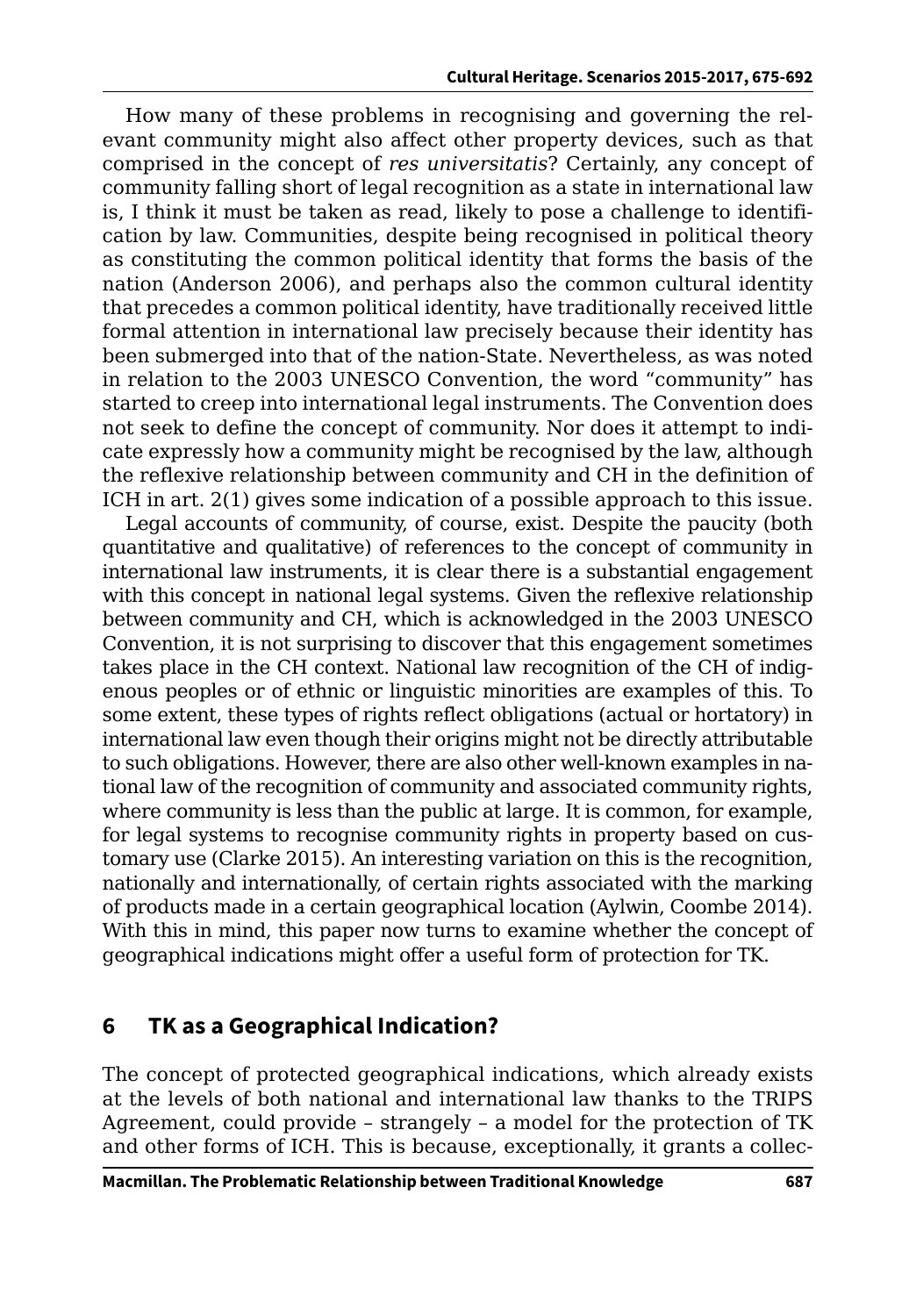tive right rather than a private individual right. Specifically, a recognised geographical indication gives a right to every person that sells products coming from a certain geographical region and having particular qualities on account of that provenance to apply the indication to their products.

It seems to be the case that TK often has a geographical dimension in the sense that it is formed around communities in a particular place who have developed TK and uses as part of the dynamic that holds the community together. Perhaps, then, it would be possible to adjust the already existing concept of geographical indications to protect at least TK, if not also other CH of a specific community. Perhaps this seems a bit too strange: this paper has posed the problem of TK protection as lying somewhere in the conflict zone between IP rights and cultural property rights. If there is something anomalous in the idea of returning, in the end, to a form of protection that is recognised as an IP then that might suggest that the chapter posed the question wrongly. However, it is more likely that *the real anomaly is the concept of geographical indications*, located in the IP camp, but in reality, a community right. In the end, the important thing is that such a right would seem to be capable of responding to many of the needs identified in this paper. It could control the unauthorised appropriation and use of a community's CH, including its TK; by recognising communities that form less than the state as a whole, it is capable of transcending the problematic and antiquated idea that property must be either public (in the sense of belonging to the state) or private; and it could provide safeguards against the dangers of a type of exclusivity that is oppressive and limits cultural interchange and development.

# **7 Conclusions: Recognizing the TK Community?**

The problem of recognising a community that forms less than the State as a whole will always be with us as we seek to find a way to *protect the TK community*. However, that problem is not an insuperable one. In confronting this issue, it is necessary to recognise that community comes before the law, which is to say that it cannot be regarded as constituted by law. Nor can community be contained in legal accounts of its existence or life (Christodoulidis 1998). That community interacts with such accounts does not change the fundamental proposition that, as Christodoulidis argues, community can converge

around a political/ethical understanding both capable of upholding a commitment, and dynamic, always potentially disruptable internally; and with no measure of authority, force, persuasion and violence capable of upholding it externally. (1998, 237)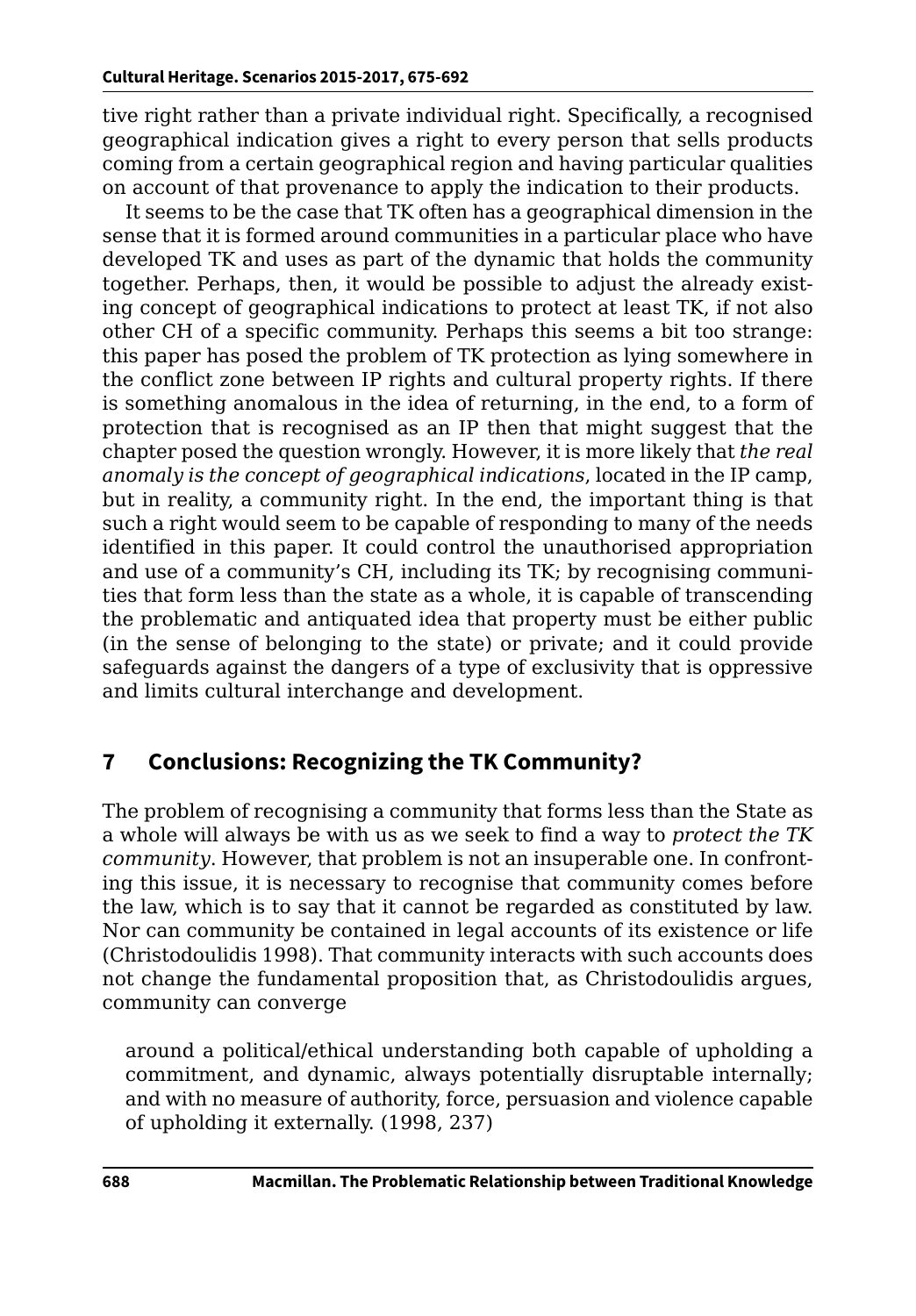Since law is not constitutive of community the pivotal question here is not whether we can find a basis in law for delineating a community, which might then lay claim to certain community rights. Rather what we may need to find are *indicia* in existing legal accounts around which to build a concept of community that might then be the carrier of certain CH rights and obligations in law.

The types of (overlapping) *indicia* that seem to be important in national systems as they relate to communities that form less than population of the State as a whole are: common political identity; common ethnic identity; common language; common religious identity; common geographical location; common sustenance practices; common history. As will be evident, with the possible exception of common language (Anderson 2006; Hobsbawm 2013) and common religion (2013), these are all also *indicia* of the type of communities that constitute nation states in international law. All these rather specific 'legal' indicia of community in fact draw on certain foundational concepts that are generally identified as being essential to the formation of community in any context, whether directly mediated by law or not. It is, arguably, these foundational concepts to which we should return in a quest to identify communities that should be regarded as enjoying CH rights or claims.

It seems that the central foundational concepts around which all these more specific indicia of community rotate are identification and memory, which are reflexively linked to one another. For Anderson, communities (with the possible exception of 'primordial villages of face-to-face contact', Anderson 2006, 6) are always imagined. By this he means not that they are fake or false, but rather that they are created by the imagination, that is by being imagined. Accordingly, he observes that

[c]ommunities are to be distinguished not by their falsity/genuineness, but by the style in which they are imagined. (2006, 6)

Anderson's classic account of community is focussed on the way in which community produces nation, and with its nationalism. Nevertheless, his observations on the formation of community also seem pertinent in the context of communities forming less than the nation-State as a whole. These observations do much to enrich the foundational relation of identification and memory. There are three, in particular, that go to the heart of how community is imagined. First, Anderson notes the 'deep horizontal comradeship' (2006, 7) that characterizes the imagined community – something that might also be referred to as solidarity. Secondly, he places emphasis on the temporal aspect of community, 'this sense of parallelism or simultaneity' (2006, 188). The temporal dimensions here are both horizontal and vertical. Horizontal because comradeship and solidarity carry with them some notion of a shared temporal space. Vertical because if memory is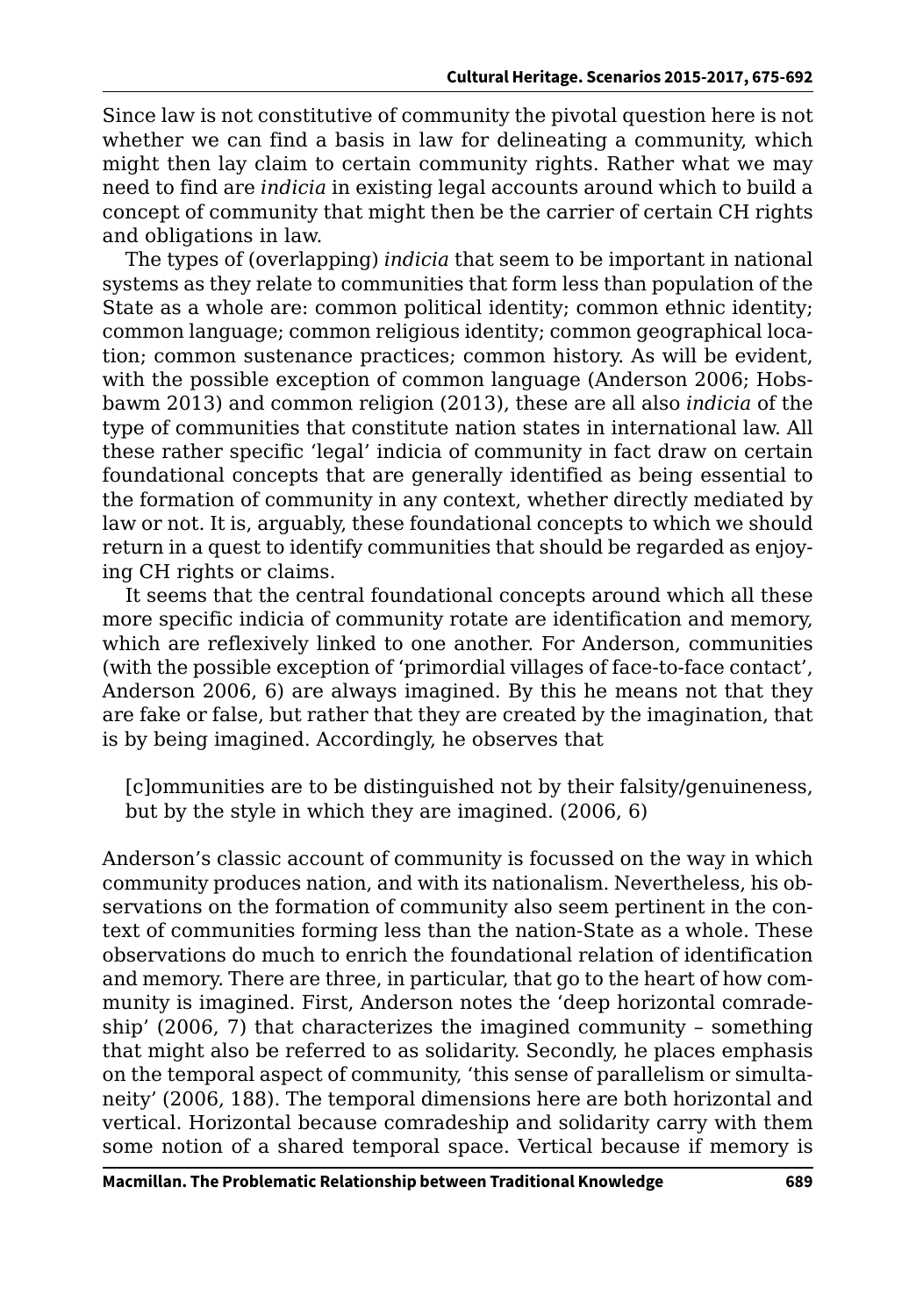critical to the imagined community then this implies a shared concept of the community's history and its temporal progression. Following on from this, the third aspect of Anderson's study that has particular resonance in the present context is exactly this question of *how a community imagines its relationship with its own past* (Macmillan 2016). The urgent task now is to find meaningful legal mechanisms that can recognise these communities and give them the capacity to protect their CH in ways that are appropriate to their community and that, with any luck, can enrich us all.

### **Bibliography**

- Anderson, Benedict [1983] (2006). *Imagined Communities: Reflections on the Origin and Spread of Nationalism*. London; New York: Verso.
- Aylwin, Nicole; Coombe, Rosemary (2014). "Marks Indicating Conditions of Origin in Rights-Based Sustainable Development". Buchanan, Ruth; Zumbansen, Peer (eds), *Law in transition. Human Rights, Development and transitional Justice*. Oxford: Hart, 97-118.
- Bettig, Ronald (1996). *Copyrighting Culture: The Political Economy of Intellectual Property*. Boulder: Westview Press.
- Blake, Janet (2000). "On Defining Cultural Heritage". *International & Comparative Law Quarterly*, 49, 61-85.
- Blakeney, Michael (2000). "The Protection of Traditional Knowledge Under Intellectual Property Law". *European Intellectual Property Law Review*, 22, 251-61.
- Blakeney, Michael (2006). "Protecting Traditional Cultural Expressions: The International Dimension". Macmillan, Fiona; Bowrey, Kathy (eds.), *New Directions in Copyright Law,* vol 3. Cheltenham: Edward Elgar, 3-14.
- Blakeney, Michael (2013). "Protecting the Spiritual Beliefs of Indigenous Peoples – Australian Case Studies". *Pacific Rim Law & Policy Journal*, 22, 391-427.
- Boyle, James (2008). *The Public Domain: Enclosing the Commons of the Mind*. New Haven: Yale University Press.
- Brown, Michael F. (2003). *Who Owns Native Culture?*. Cambridge: Harvard University Press.
- Bowrey, Kathy; Anderson, Jane (2009). "The Politics of Global Information Sharing: Whose Cultural Agendas are Being Advanced?". *Social & Legal Studies*, 18, 479-504.
- Carpenter, Kristen A.; Katyal, Sonya; Riley, Angela (2009). "In Defense of Property". *Yale Journal of Law*, 118, 1022-125.
- Chon, Margaret (1996). "New Wine Bursting from Old Bottles: Collaborative Internet Art, Joint Works, & Entrepreneurship". *Oregon Law Review*, 75, 257-76.

Christodoulidis, Emilios (1998). *Law and Reflexive Politics*. Dordrecht: Kluwer.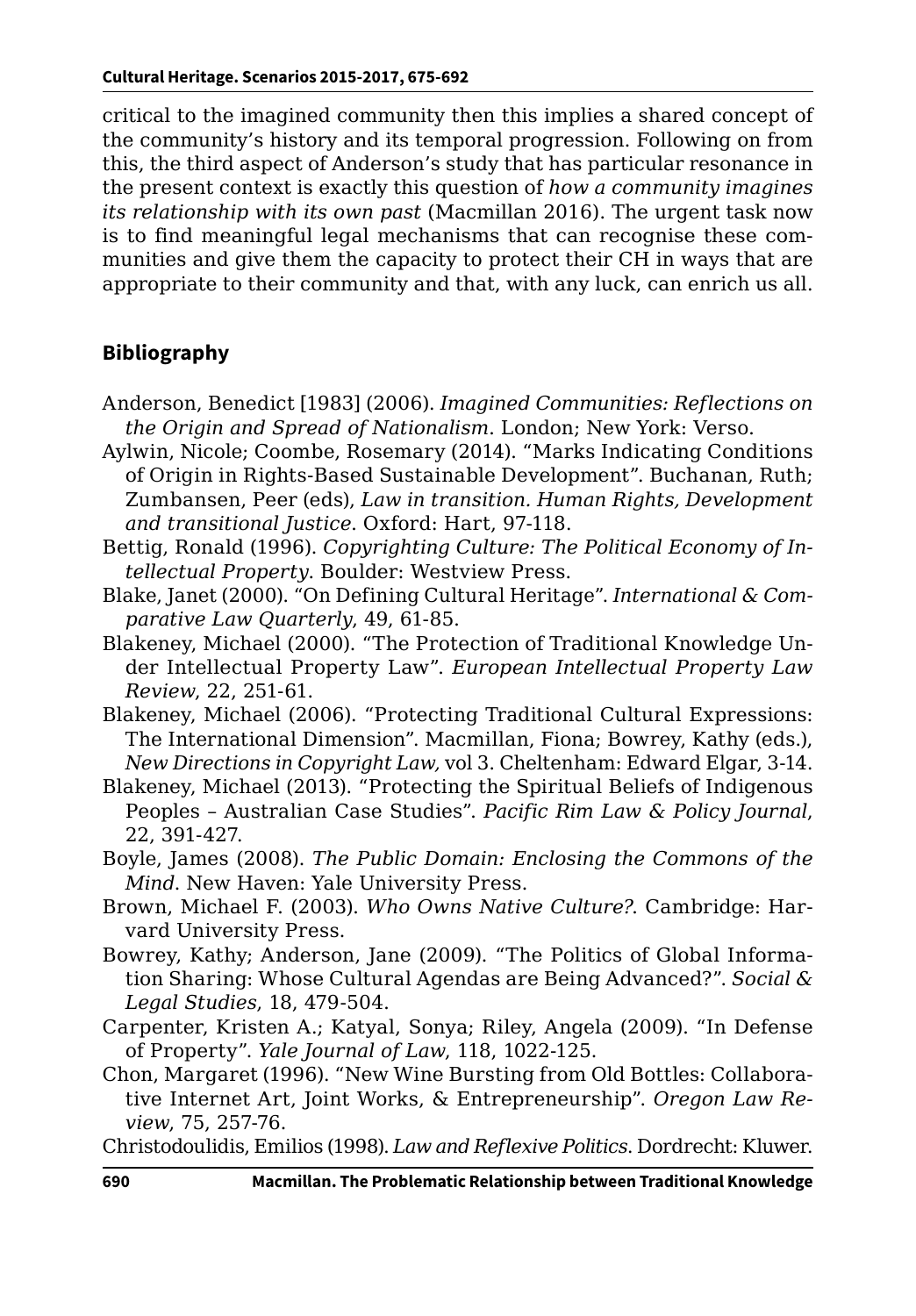- Christodoulidis, Emilios (2013). "The European Court of Justice and 'total market thinking". *German Law Journal*, 14(10), 2005-20.
- Clarke, Alison (2015). "Property, Human Rights and Communities". Xu, Ting; Allain, Jean (eds.), *Property and Human Rights in a Global Context*. Oxford; Portland: Hart, 19-39.
- Coombe, Rosemary J. (1997). "The Properties of Culture & the Possession of Identity: Postcolonial Struggle & the Legal Imagination". Ziff, Bruce; Rao, Pratima V. (eds.), *Borrowed Power: Essays on Cultural Appropriation*. New Jersey: Rutgers University Press, 74-96.
- Fitzpatrick Peter; Joyce, Richard (2007). "Copying Right: Cultural Property & the Limits of (Occidental) Law". Macmillan, Fiona (ed.), *New Directions in Copyright Law*, vol. 4. Cheltenham, Edward Elgar, 169-90.
- Flessas, Tatiana (2003). "Cultural Property Defined and Redefined as Nietzschean Aphorism". *Cardozo Law Review*, 24, 1067-97.
- Flessas, Tatiana (2013). "The Ends of the Museum". *Law Society & Economy Working Papers*, 14. London: London School of Economics.
- Gibson, Johanna (2006). "Community and the Exhaustion of Culture. Creative Territories in Traditional Cultural Expressions". Macmillan, Fiona; Bowrey, Kathy (eds), *New Directions in Copyright Law*, vol. 3. Cheltenham: Edward Elgar, 15-36.
- Hemmungs Wirtén, Eva (2008). *Terms of Use: Negotiating the Jungle of the Intellectual Commons*. Toronto: University of Toronto Press.
- Hobsbawm, Eric (2013). *Fractured Times: Culture and Society in the Twentieth Century*. Boston: Little Brown.
- Holder, Jane B.; Flessas, Tatiana (2008). "Emerging Commons". *Social & Legal Studies,* 17, 299-311.
- Keenan, Sarah (2014). *Subversive Property: Law and the Production of Spaces of Belonging*. Abingdon: Routledge.
- Macmillan, Fiona (2006). "Public Interest and the Public Domain in an Era of Corporate Dominance". Andersen, Birgitte (ed.), *Intellectual Property Rights: Innovation, Governance and the Institutional Environment*. Cheltenham: Edward Elgar, 46-69.
- Macmillan, Fiona (2008), "Human Rights, Cultural Property and Intellectual Property: Three Concepts in Search of a Relationship". Graber, Christoph; Burri-Nenova, Mira (eds.), *Intellectual Property and Traditional Cultural Expressions in a Digital Environment*. Cheltenham: Edward Elgar, 73-95.
- Macmillan, Fiona (2010). "Many Analogies, Some Metaphors, Little Imagination: The Public Domain in Intellectual Space". *Pòlemos*, 25-44.
- Macmillan, Fiona (2013). "The Protection of Cultural Heritage: Common Heritage of Humankind, National Cultural 'Patrimony' or Private Property?". *Northern Ireland Legal Quarterly*, 64, 351-64.
- Macmillan, Fiona (2014a). "Arts Festivals as Cultural Heritage in a Copyright Saturated World". Potsdam, Helle (ed.), *Copyrighting Creativity:*